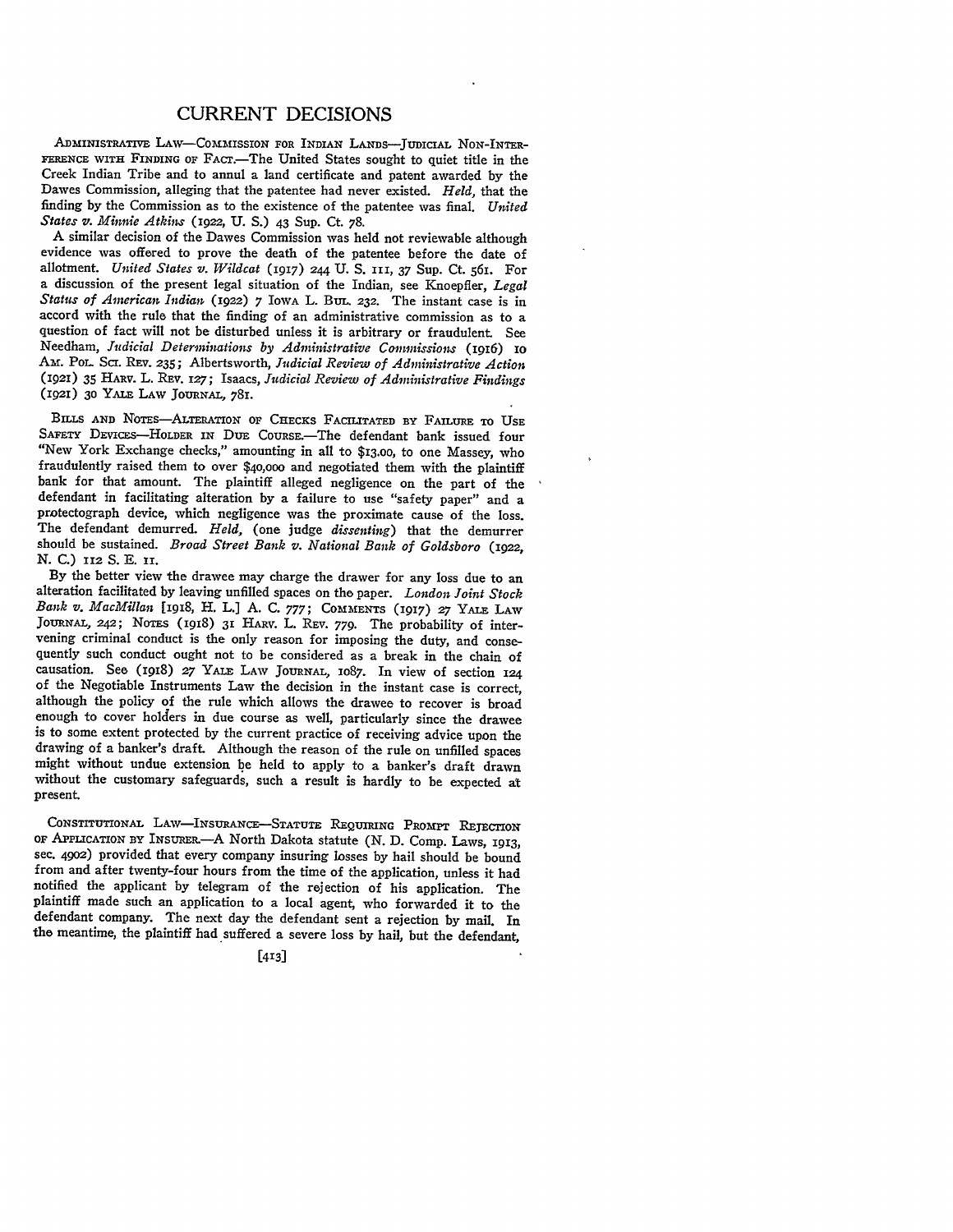being ignorant **of** this fact, had acted in good faith. The plaintiff brought an action on the policy. *Held,* that the defendant was liable. *National Union Fire Insurance Co. v. Wanberg* (1922, **U. S.) 43 Sup.** Ct. **32.**

This statute, sustained as a reasonable police regulation, practically requires the insurance company to make constant use of the telephone and telegraph, or to delegate increased authority to its agents and sub-agents. For discussions of the case, see **(1921) i MIcH.** L. REv. **340;** (1921) **5 MINN.** L. REv. 224.

CRIMINAL LAW-PUNISHMENT FOR CONSPIRACY GREATER THAN FOR CRIME.-The defendants were convicted of a conspiracy to commit an offense against the United States, in having possession of and transporting intoxicating liquor. The punishment given was greater than that prescribed for the offense which they had conspired to commit. The defendants contended that they should have been given the lesser penalty. *Held,* that the sentence imposed was correct. *Murry v. United States* (1922, **C. C. A.** 8th) **282** Fed. 617.

The legislature has the absolute power to define what penalty shall be inflicted for various offenses, so long as the punishment imposed is not cruel or disproportionate to the offense. *Clune v. United States* (895) 159 **U.** S. **590,** 16 Sup. Ct. **125;** *State v. Woodward* **(191o)** 68 W. Va. *66,* 69 **S.** E. 385. The principal case is in accord with the usual rule that the legislature may within its discretion impose a greater penalty for a conspiracy to commit an offense than for the consummation of the act itself. *United States v. Rabinowich* (i915) **238** U. S. 78, 35 Sup. Ct. 682; *Mitchell v. United States* (1916, C. C. A. 2d) **229** Fed. 357; *contra, Hartmann v. Commonwealth* (1846) **5** Pa. 6o; *Williams v. Commonwealth* (859) 34 Pa. 178.

DEEDS-DELIVERY IN ESCROW TO AN AGENT OF THE GRANTOR-The plaintiff consulted a bank cashier with reference to a method whereby he could convey certain property to his son and retain possession himself during his lifetime. He then executed a deed and delivered it to the cashier to be held in escrow until his death. Later the plaintiff brought this bill to have the deed cancelled. *Held,* that the deed should be cancelled. *Grenowold v. Grenowold* (1922, Ill.) 136 **N. E.** 489.

A delivery in escrow cannot be made to an agent or attorney of the grantor, since possession by the agent is equivalent to possession by the principal, and therefore revocable at will. *Miller v. Smith* (1922, Wash.) **205** Pac. 386; *She[ insky v. Foster* (1913) 87 Conn. go, 87 Atl. 35. But the instant case might well have followed a growing limitation of this doctrine which holds valid a delivery to an agent in his personal capacity where the agent's interests are not antagonistic to those of his principal. *Kelly v. Chinich* **(1919) go** N. **J.** Eq. *602,* io8 Atl. *372; Henry v. Hutchins* **(1920)** 146 Minn. 381, **178** N. W. 807.

LIBEL AND SLANDER-PRIVILEGE OF JUDGE WHILE ACTING IN HIS JUDICIAL CAPACrv.-During the trial of a case against the plaintiff's husband the plaintiff offered to testify; the judge remarked, "a wite cannot testify either for or against her husband, but the place you are operating down there is such a dirty, low-down, and disorderly place, that I will take the lid off and let you say what you please." The plaintiff sued the judge for slander, *Held,* that the petition set out no cause of action. *Young v. Moore* **(1922,** Ga.) **1n3 S.** E. **701.**

In England the words of a judge, while acting in his judicial capacity, are absolutely privileged even though they are irrelevant or spoken maliciously. *Scott v. Stansfield* (1868) L. R. 3 Exch. 220; *Tughan v. Craig* [1918] I Ir. Rep. 245. There is little authority on the question in America, but the tendency is to follow the English rule. *Mundy v. McDonald* (1921) 2r6 Mich. 444, 185 *N.* W. 877; Newell, *Slander and Libel* (3d ed. 1914) 517; but see *Aylesworth v.* St. *John* (188r, N. Y.) **25** Hun. i56. The instant decision strengthens this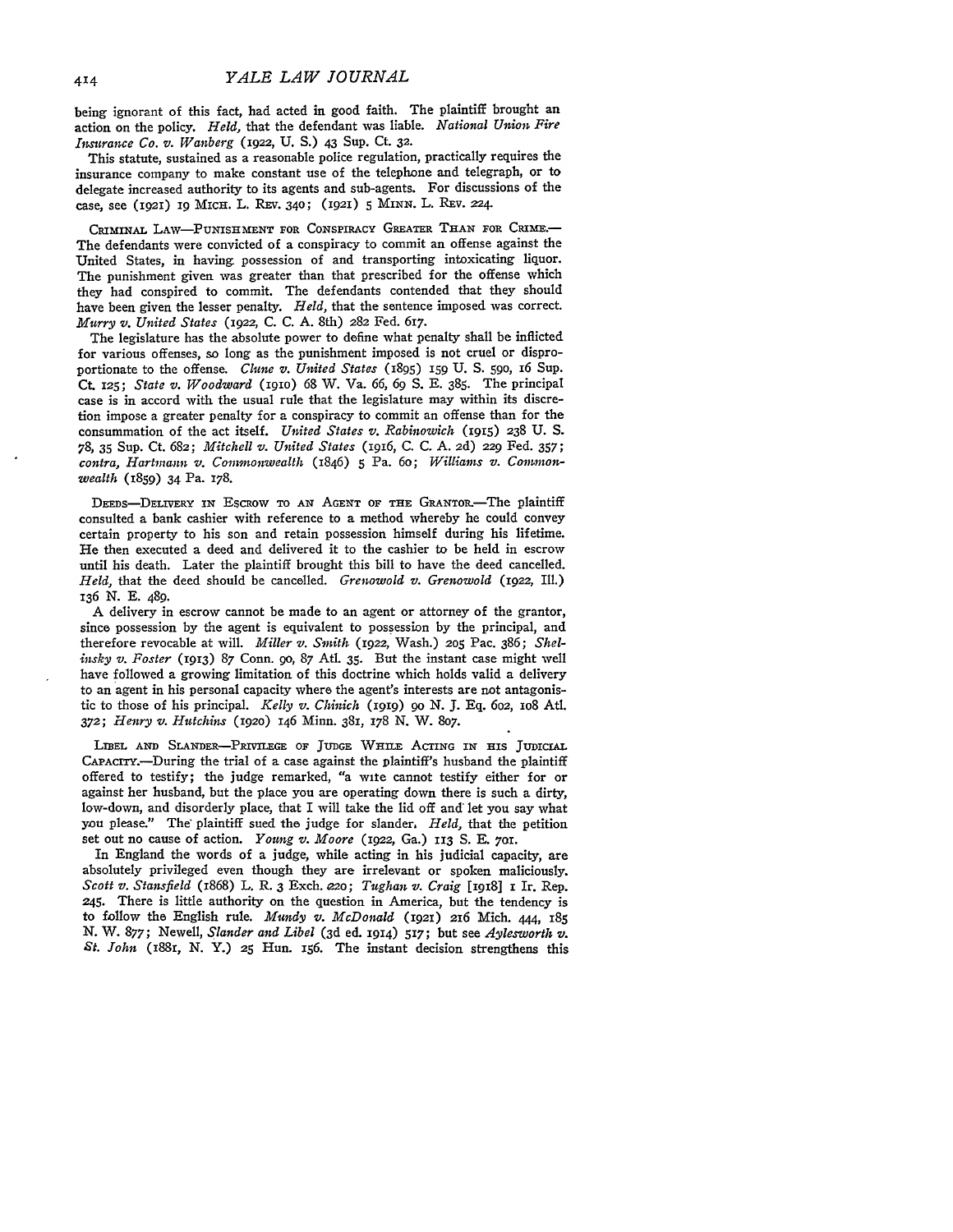tendency. Concerning privilege in general, see **COMMENTS** (I922) **31** YALE LAW **JOURNAL,** 765.

MUNICIPAL CORPORATIONS-WAIVER OF PRIVILEGE TO SHUT OFF WATER.-The defendant city increased its charges for the use of water by the plaintiff, who unavailingly protested against the new rate as excessive and discriminatory. After three years, the city water board entered into a new contract with the plaintiff restoring the former charges; the board accepted payments for past use of the water under the new rate. Subsequently it attempted to collect the increased charges for the previous three years, threatening to shut off the water in the event of refusal. The plaintiff sought an injunction against this threatened action. *Held,* that the city's right to use its summary remedy was waived when it accepted payments under the new contract *Mayor of Baltimore v. Tickner* **(1922,** Md) **1I8** AtL **136.**

This case illustrates a method by which the privilege to shut off a water supply is lost. *Benson 'v. Paris Mountain Water Co. (91I)* 88 **S.** C. 351, **70 S.** E. 897. For discussions of the privilege of a public service corporation to discontinue service, see (1917) 26 YALE LAW JOURNAL, **251.**

SPECIFIC PERFORMANCE-CONTRACT CONTAINING PROVISION TO ARBITRATE.<sup>-The</sup> contract between the plaintiff and the defendant gave the plaintiff an option to purchase a water plant at the fixed price of \$400,0o0. It was further agreed that the defendant was to **be** compensated for all extensions and enlargements it might make between the date of the contract and the time of the exercise of the option, the amount to be fixed **by** arbitrators in a specified manner. The arbitrators failed to fix the price. *Held,* that the plaintiff was entitled to specific performance. *City of Anniston v. Alabam Water Co. (1922,* Ala.) **93** So. 409.

Equity will not usually grant specific performance of agreements to submit a matter to arbitration, nor will it make a new contract for the parties by determining the price itself. 5 Pomeroy, *Equity Jurisprudence* (4th ed. 1919) sec. **2180;** *Cf.* (i919) *29* YALE LAW **JOURNAL,** i2o. The instant case is in accord with a now recognized exception to disregard the express condition where the provision for arbitration relates to some subsidiary or incidental term of the contract. See Hayes, *Specific Performance of Contracts for Arbitration or Valuation (i916)* **I** CORN. L. QUART. **225;** (1922) **31** YALE LAW JOURNAL, **670.**

SPECIFIC PERFORMANCE-CONTRACT TO **DEVISE IN** CONSIDERATION OF **FILIAL** SERVICES.-In consideration of the plaintiff's promise to give filial services to the defendant's ancestors, they agreed to continue to regard him as their son, and, upon their deaths, to treat him as their lawful heir. The plaintiff brought an action against the true heir, for specific performance of this contract. *Held,* that the decree should be granted. *Barrett v. Miner* (1922, Sup. Ct) 196 N. Y. Supp. **175.**

"Virtual adoption" agreements are now generally recognized and enforced in equity. (1920) 19 MICH. L. REV. 114; (1919) 32 HARV. L. REV. 854; Collier, *Enforcement in Equity of Adoption Contracts and Those in the Nature of Adoption Contracts* (1917) 84 **CENT.** L. JoUR. **157;** (1912) **40 WASH.** L. REP. 453; **5** Pomeroy, *Equity Jurisprudence* (2d ed. 1919) sec. 2248.

TAXATIoN-TRuSTS-STATUTE **OF** FRAUDs.-One Allen purchased land, having the deeds made out in the name of his wife. She promised verbally to will the land, at her death, to his children **by** a former wife. She executed this verbal promise **by** a will. The Inheritance Tax Act (Hurd's Ill. Rev. Sts. **igig,** ch. i2o, see. **I)** provided that all blood-relations should be entitled to an exemption of \$2o,ooo; all others, \$ioo. The plaintiff claimed that the step-children were entitled to an exemption of \$ioo only, and sued for an inheritance tax, no child having